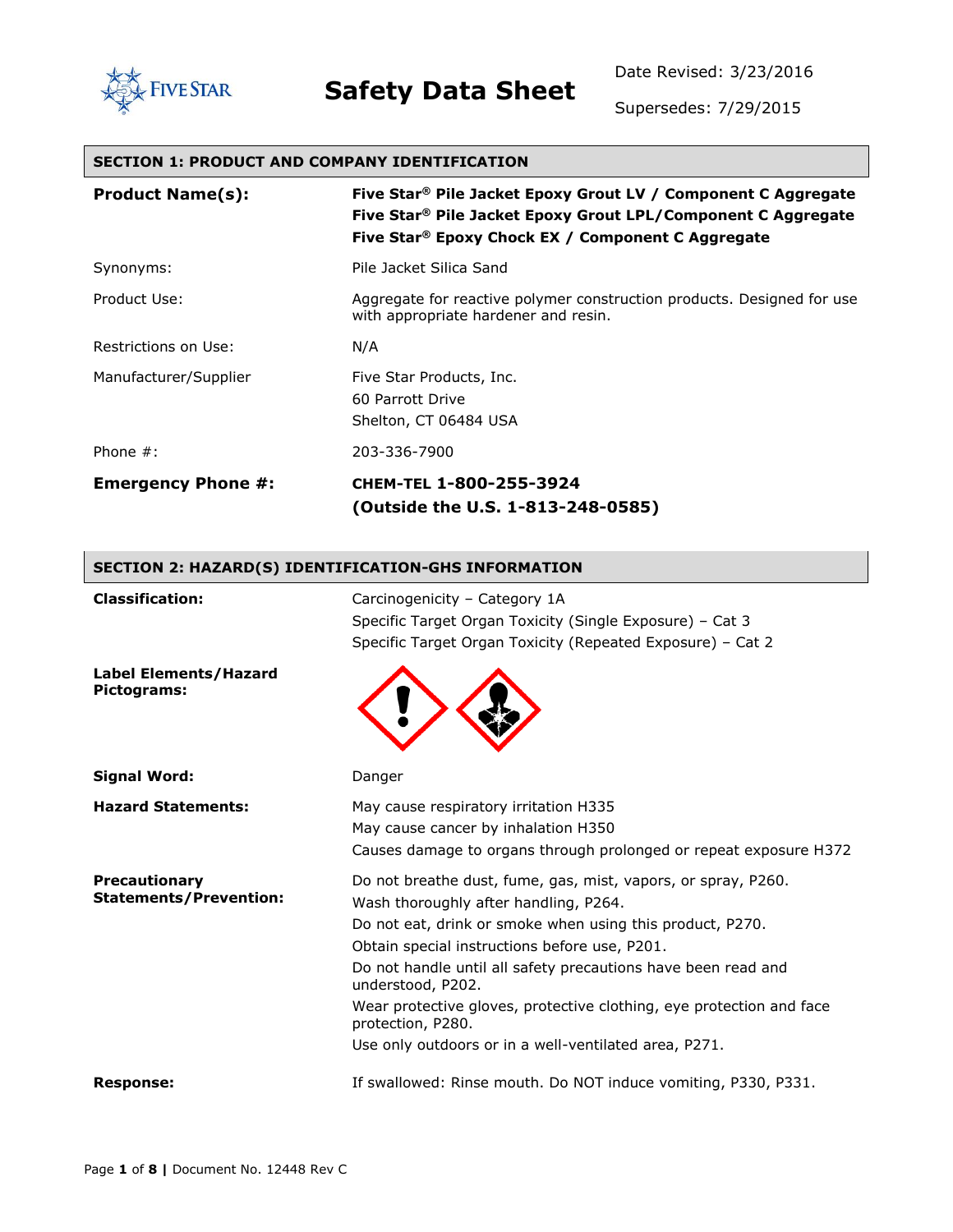| <b>IVE STAR</b>                                    | <b>Safety Data Sheet</b>                                                                                                                                                                                                                                                                                                                                         | Date Revised: 3/23/2016 |  |
|----------------------------------------------------|------------------------------------------------------------------------------------------------------------------------------------------------------------------------------------------------------------------------------------------------------------------------------------------------------------------------------------------------------------------|-------------------------|--|
|                                                    |                                                                                                                                                                                                                                                                                                                                                                  | Supersedes: 7/29/2015   |  |
|                                                    | If inhaled: Remove person to fresh air and keep comfortable for<br>breathing, P340.<br>Call a POISON CENTER/doctor if you feel unwell, P312.<br>Get medical advice and attention if you feel unwell, P314.<br>If in eyes: Rinse cautiously with water for several minutes, P351.<br>Remove contact lenses, if present and easy to do. Continue rinsing,<br>P338. |                         |  |
| Storage:                                           | Store locked up. Store in a well-ventilated place. Keep container<br>tightly closed.                                                                                                                                                                                                                                                                             |                         |  |
| Disposal:                                          | Dispose of contents/container in accordance with applicable regional,<br>national, and local laws and regulations.                                                                                                                                                                                                                                               |                         |  |
| <b>Hazards Not Otherwise</b><br><b>Classified:</b> | Not applicable                                                                                                                                                                                                                                                                                                                                                   |                         |  |

| <b>SECTION 3: COMPOSITION/INFORMATION ON INGREDIENTS</b> |                                                     |            |            |
|----------------------------------------------------------|-----------------------------------------------------|------------|------------|
| <b>Hazardous</b><br>Ingredient(s)                        | Common<br>Name/Synonyms                             | CAS No.    | % wt/wt    |
| <b>Ouartz</b>                                            | Silicon Dioxide, Silica<br>Sand, Crystalline Silica | 14808-60-7 | $99 - 100$ |

٦

| <b>SECTION 4: FIRST AID MEASURES</b> |                                                                                                                                                                                                                                                                  |  |
|--------------------------------------|------------------------------------------------------------------------------------------------------------------------------------------------------------------------------------------------------------------------------------------------------------------|--|
| Inhalation:                          | If inhaled: Remove person to fresh air and keep comfortable for<br>breathing.                                                                                                                                                                                    |  |
|                                      | If experiencing respiratory symptoms call poison center or doctor.                                                                                                                                                                                               |  |
| Eye Contact:                         | If in eyes: Immediately rinse with water for a prolonged period while<br>holding the eyelids wide open. Seek medical attention if material is<br>embedded in eye. If eye irritation persists: Get medical advice and<br>attention.                               |  |
| <b>Skin Contact:</b>                 | Rinse immediately with plenty of water. Gently wash with plenty of<br>soap and water. Obtain medical attention if irritation persists.                                                                                                                           |  |
| Ingestion:                           | If swallowed: Do not induce vomiting: seek medical advice<br>immediately and show this container or label. If vomiting occurs<br>naturally, have victim lean forward to reduce the risk of aspiration.<br>Never give anything by mouth to an unconscious person. |  |
| <b>General Advice:</b>               | If medical advice is needed, have product container or label at hand.<br>In case of accident or if you feel unwell, seek medical advice<br>immediately (show the label or SDS where possible).                                                                   |  |
| <b>Note to Physicians:</b>           | Symptoms may not appear immediately. Treat symptomatically.                                                                                                                                                                                                      |  |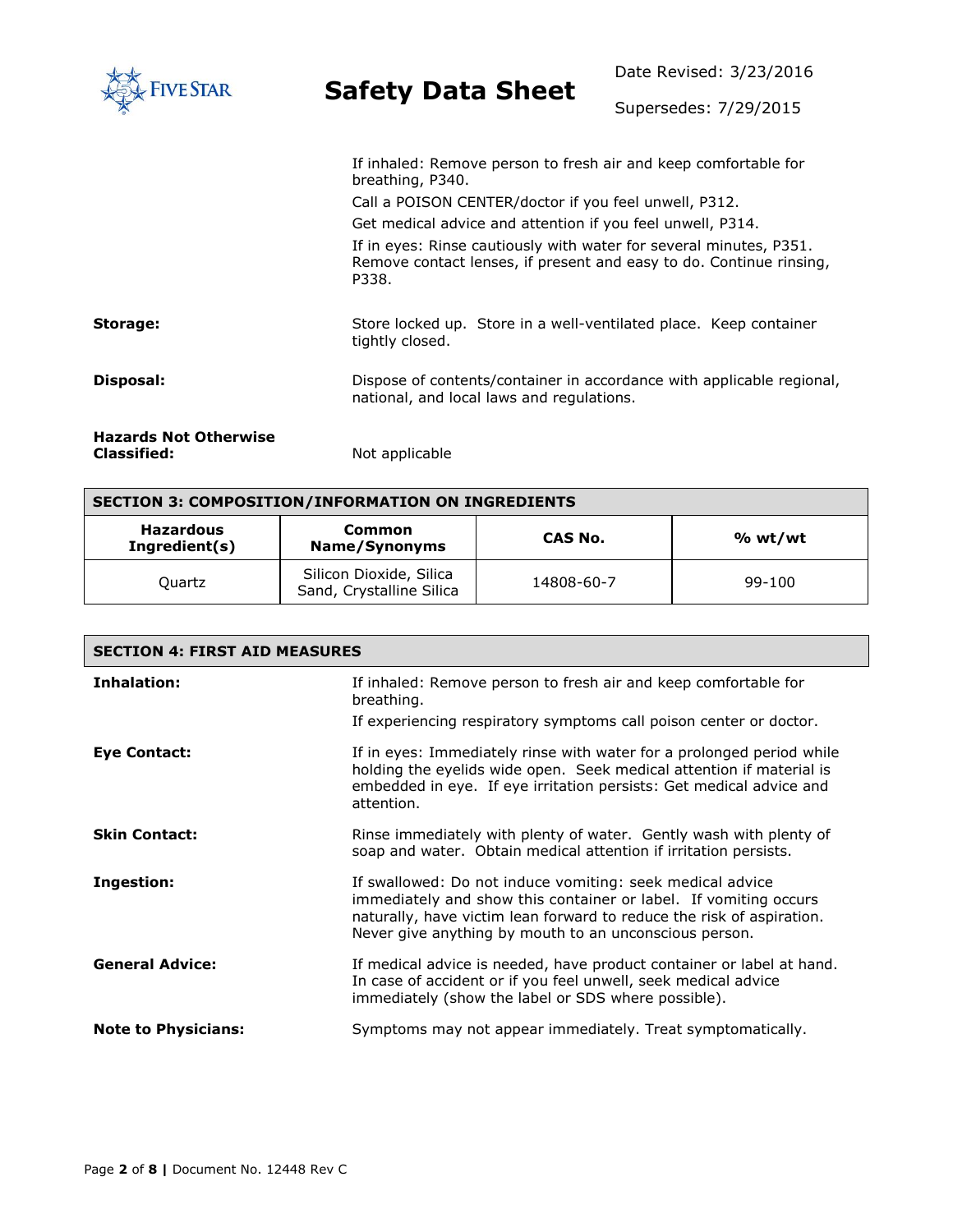

Date Revised: 3/23/2016

Supersedes: 7/29/2015

┓

| <b>SECTION 5: FIRE-FIGHTING MEASURES</b>                 |                                                                                                                                                                                                                                                                       |  |
|----------------------------------------------------------|-----------------------------------------------------------------------------------------------------------------------------------------------------------------------------------------------------------------------------------------------------------------------|--|
| <b>Flammability and Explosion</b><br><b>Information:</b> | Not flammable or combustible by OSHA/WHMIS criteria.                                                                                                                                                                                                                  |  |
| <b>Sensitivity to Mechanical</b><br>Impact:              | This material is not sensitive to mechanical impact.                                                                                                                                                                                                                  |  |
| <b>Sensitivity to Static</b><br>Discharge:               | This material is not sensitive to static discharge.                                                                                                                                                                                                                   |  |
| <b>MEANS OF EXTINCTION</b>                               |                                                                                                                                                                                                                                                                       |  |
| <b>Suitable Extinguishing Media:</b>                     | Small Fire: Dry chemical, CO2, or water spray.<br>Large Fire: Dry chemical, CO2, alcohol-resistant foam or water spray.<br>Move containers from fire area if you can do it without risk. Dike fire-<br>control water for later disposal; do not scatter the material. |  |
| <b>Unsuitable Extinguishing</b><br>Media:                | None known                                                                                                                                                                                                                                                            |  |
| <b>Product of Combustion:</b>                            | Non-combustible                                                                                                                                                                                                                                                       |  |
| <b>Protection of Firefighters:</b>                       | As in any fire, wear self-contained breathing apparatus pressure-<br>demand, MSHA/NIOSH (approved or equivalent) and full protective<br>gear.                                                                                                                         |  |

| <b>SECTION 6: ACCIDENTAL RELEASE MEASURES</b> |                                                                                                                                                       |  |
|-----------------------------------------------|-------------------------------------------------------------------------------------------------------------------------------------------------------|--|
| <b>Emergency Procedures:</b>                  | Use personal protective equipment. Ensure adequate ventilation. Keep<br>people from spill. Avoid dust formation.                                      |  |
| <b>Personal Precautions:</b>                  | Avoid inhalation of dust. Do not get into eyes, on skin, or clothing.                                                                                 |  |
| <b>Environmental Precautions:</b>             | The environmental impact of this product has not been fully<br>investigated.                                                                          |  |
| <b>Methods for Containment:</b>               | Cover powder spill with plastic sheet or tarp to minimize spreading.<br>Collect this material into a disposal container by sucking or sweeping<br>up. |  |
| <b>Methods for Cleanup:</b>                   | Pick up and transfer to properly labeled containers.                                                                                                  |  |
| <b>Other Information:</b>                     | See Section 13 for disposal considerations.                                                                                                           |  |

#### **SECTION 7: HANDLING AND STORAGE**

| Handling: | Wear personal protective equipment. Ensure adequate ventilation.<br>Avoid dust formation. Do not breathe dust. Prevent contact with skin,<br>eyes, and clothing. Wash thoroughly after handling. |
|-----------|--------------------------------------------------------------------------------------------------------------------------------------------------------------------------------------------------|
| Storage:  | Keep containers tightly closed in a cool, dry, and well-ventilated place.<br>Store locked up.                                                                                                    |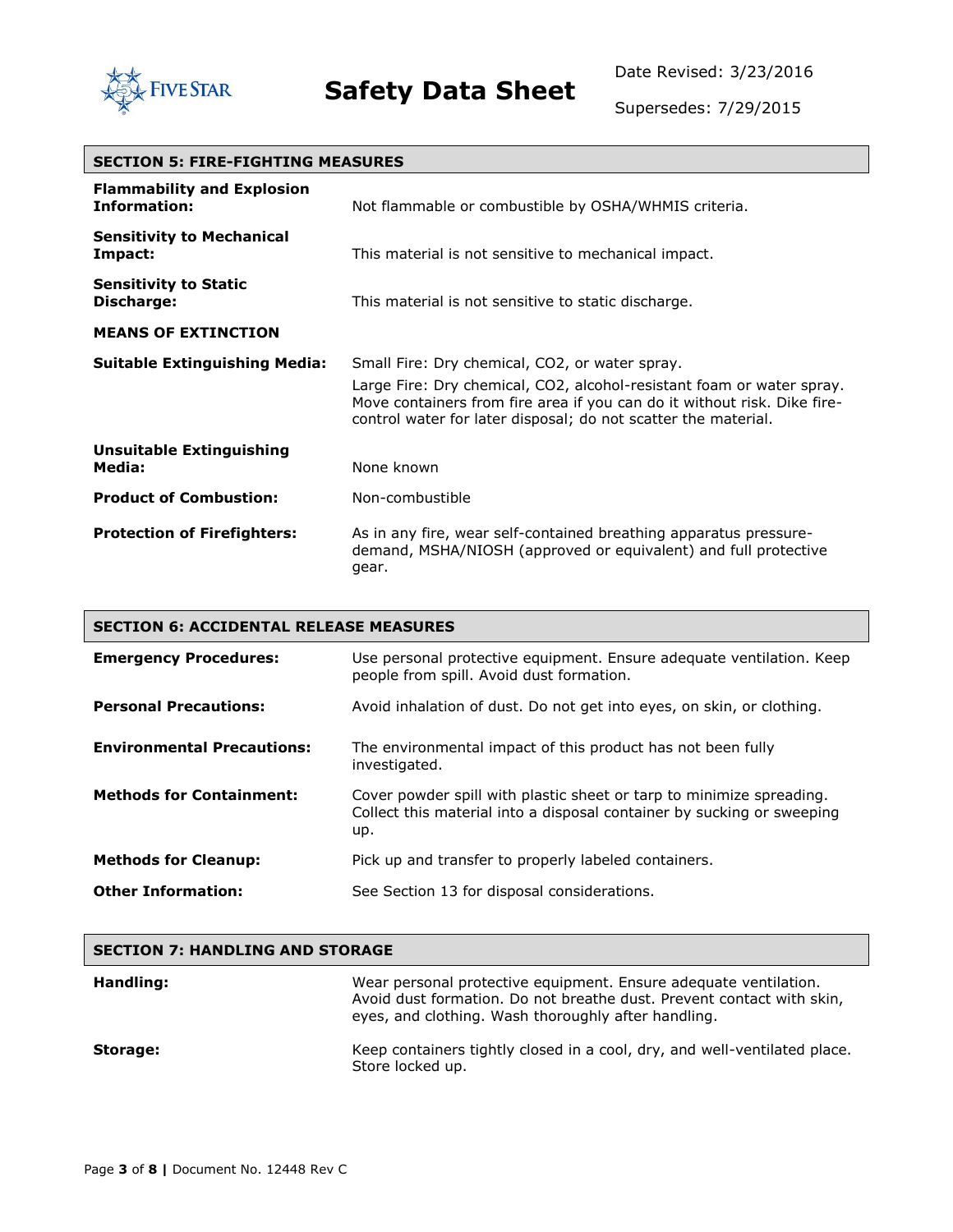

Supersedes: 7/29/2015

| <b>SECTION 8: EXPOSURE CONTROLS/PERSONAL PROTECTION</b> |                                |                                                                                                                                                                                                                                                                                           |                                                                                                                                                                                                  |
|---------------------------------------------------------|--------------------------------|-------------------------------------------------------------------------------------------------------------------------------------------------------------------------------------------------------------------------------------------------------------------------------------------|--------------------------------------------------------------------------------------------------------------------------------------------------------------------------------------------------|
| <b>Exposure Guidelines</b>                              |                                |                                                                                                                                                                                                                                                                                           |                                                                                                                                                                                                  |
| Component                                               | <b>CAS No.</b>                 | <b>ACGIH TLV</b>                                                                                                                                                                                                                                                                          | <b>OSHA PEL</b>                                                                                                                                                                                  |
| Quartz                                                  | 14808-60-7                     | TWA: $0.025mg/m3$<br>respirable fraction                                                                                                                                                                                                                                                  | 30/(%SiO2+2) mg/m <sup>3</sup> TWA,<br>Total Dust; 250/% SiO2+5)<br>mppcf TWA, respirable fraction;<br>10/(%SiO2+2) mg/m <sup>3</sup> TWA,<br>respirable<br>TWA: 0.1 mg/m <sup>3</sup> (vacated) |
| PEL: Permissible Exposure Limit                         | TLV: Threshold Limit Value     |                                                                                                                                                                                                                                                                                           |                                                                                                                                                                                                  |
| <b>Engineering Controls:</b>                            | protection.                    | Ensure adequate ventilation, especially in confined areas. Avoid dust                                                                                                                                                                                                                     |                                                                                                                                                                                                  |
| PERSONAL PROTECTIVE EQUIPMENT (PPE)                     |                                |                                                                                                                                                                                                                                                                                           |                                                                                                                                                                                                  |
| <b>Eye/Face Protection:</b>                             | Tightly fitting safety goggles |                                                                                                                                                                                                                                                                                           |                                                                                                                                                                                                  |
| <b>Hand Protection:</b>                                 |                                | Impervious gloves. Impervious clothing.                                                                                                                                                                                                                                                   |                                                                                                                                                                                                  |
| <b>Skin and Body Protection:</b>                        | clothing before reuse.         | Impervious gloves. Impervious clothing. Handle in accordance with<br>good industrial hygiene and safety practice. Always wash your hands<br>immediately after handling this product, and once again before leaving<br>the workplace. Wear suitable protective clothing. Wash contaminated |                                                                                                                                                                                                  |
| <b>Respiratory Protection:</b>                          |                                | If exposure limits are exceeded or irritation is experienced,<br>pressure supplied air respirators may be required for high airborne<br>contaminant concentrations. Respiratory protection must be provided<br>in accordance with current local regulations.                              | NIOSH/MSHA approved respiratory protection should be worn. Positive-                                                                                                                             |
| <b>General Hygiene</b><br><b>Considerations:</b>        |                                |                                                                                                                                                                                                                                                                                           | Handle according to established industrial hygiene and safety practices.                                                                                                                         |

| <b>SECTION 9: PHYSICAL AND CHEMICAL PROPERTIES</b> |                |  |
|----------------------------------------------------|----------------|--|
| Appearance:                                        | Granular       |  |
| Color:                                             | Gray, Tan      |  |
| Odor:                                              | None           |  |
| <b>Odor Threshold:</b>                             | None           |  |
| <b>Physical State:</b>                             | Solid          |  |
| pH:                                                | Not Applicable |  |
| <b>Melting Point / Freezing Point:</b>             | Not Applicable |  |
| <b>Initial Boiling Point:</b>                      | Not Applicable |  |
| <b>Boiling Point:</b>                              | Not Applicable |  |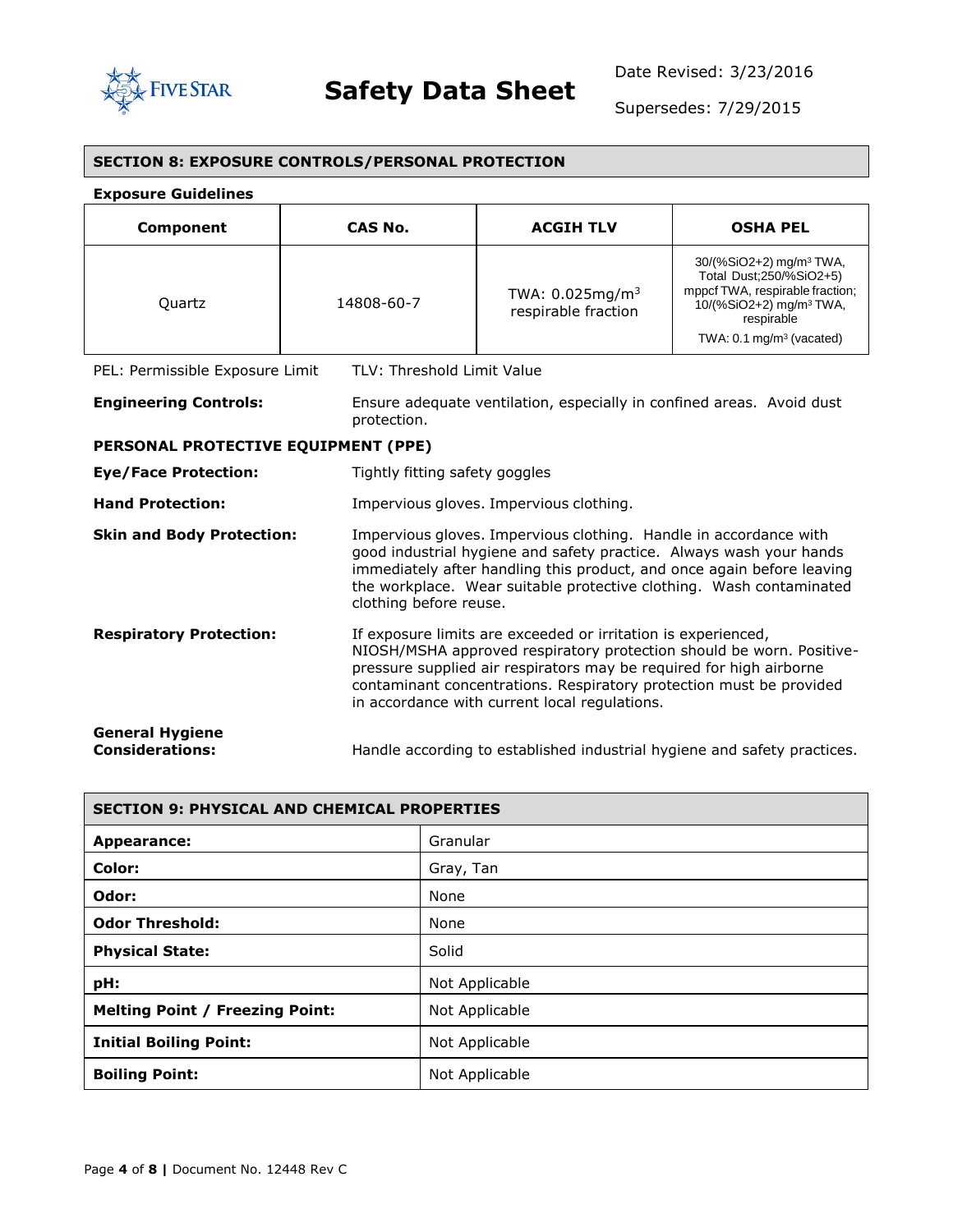

Date Revised: 3/23/2016

Supersedes: 7/29/2015

| <b>Flash Point:</b>                            | Not Applicable    |
|------------------------------------------------|-------------------|
| <b>Evaporation Rate:</b>                       | Not Applicable    |
| Flammability (solid, gas):                     | Not Applicable    |
| <b>Lower Flammability Limit:</b>               | Not Applicable    |
| <b>Upper Flammability Limit:</b>               | Not Applicable    |
| <b>Vapor Pressure:</b>                         | Not Applicable    |
| <b>Vapor Density:</b>                          | Not Applicable    |
| <b>Relative Density:</b>                       | $2.5 - 2.8$       |
| Solubility:                                    | Negligible        |
| <b>Partition Coefficient: n-Octanol/Water:</b> | Not Applicable    |
| <b>Auto-ignition Temperature:</b>              | Not Applicable    |
| <b>Decomposition Temperature:</b>              | >3,000°F (1649°C) |
| <b>Viscosity:</b>                              | Not Applicable    |
| Percent Volatile, wt.%:                        | Not Applicable    |
| VOC Content, wt.%:                             | Not Applicable    |
| <b>Density:</b>                                | $2.5 - 2.8$ g/cc  |
| <b>Coefficient of Water/Oil Distribution:</b>  | Not Applicable    |

#### **SECTION 10: STABILITY AND REACTIVITY**

| <b>Chemical Stability:</b>                           | Stable under recommended storage conditions.                  |
|------------------------------------------------------|---------------------------------------------------------------|
| <b>Possibility of Hazardous</b><br><b>Reactions:</b> | None under normal processing.                                 |
| <b>Conditions to Avoid:</b>                          | Exposure to water – product may harden on contact with water. |
| <b>Incompatible Materials:</b>                       | Strong oxidizers.                                             |

#### **SECTION 11: TOXICOLOGICAL INFORMATION**

#### **Information on likely routes of exposure**

| <b>Acute Toxicity:</b>                       | LD50 Oral: 500 mg/kg (Rat) estimated |
|----------------------------------------------|--------------------------------------|
| <b>Skin corrosion/irritation:</b>            | Not classified                       |
| <b>Serious eye</b><br>damage/irritation:     | Not classified                       |
| <b>Respiratory or skin</b><br>sensitization: | Not classified                       |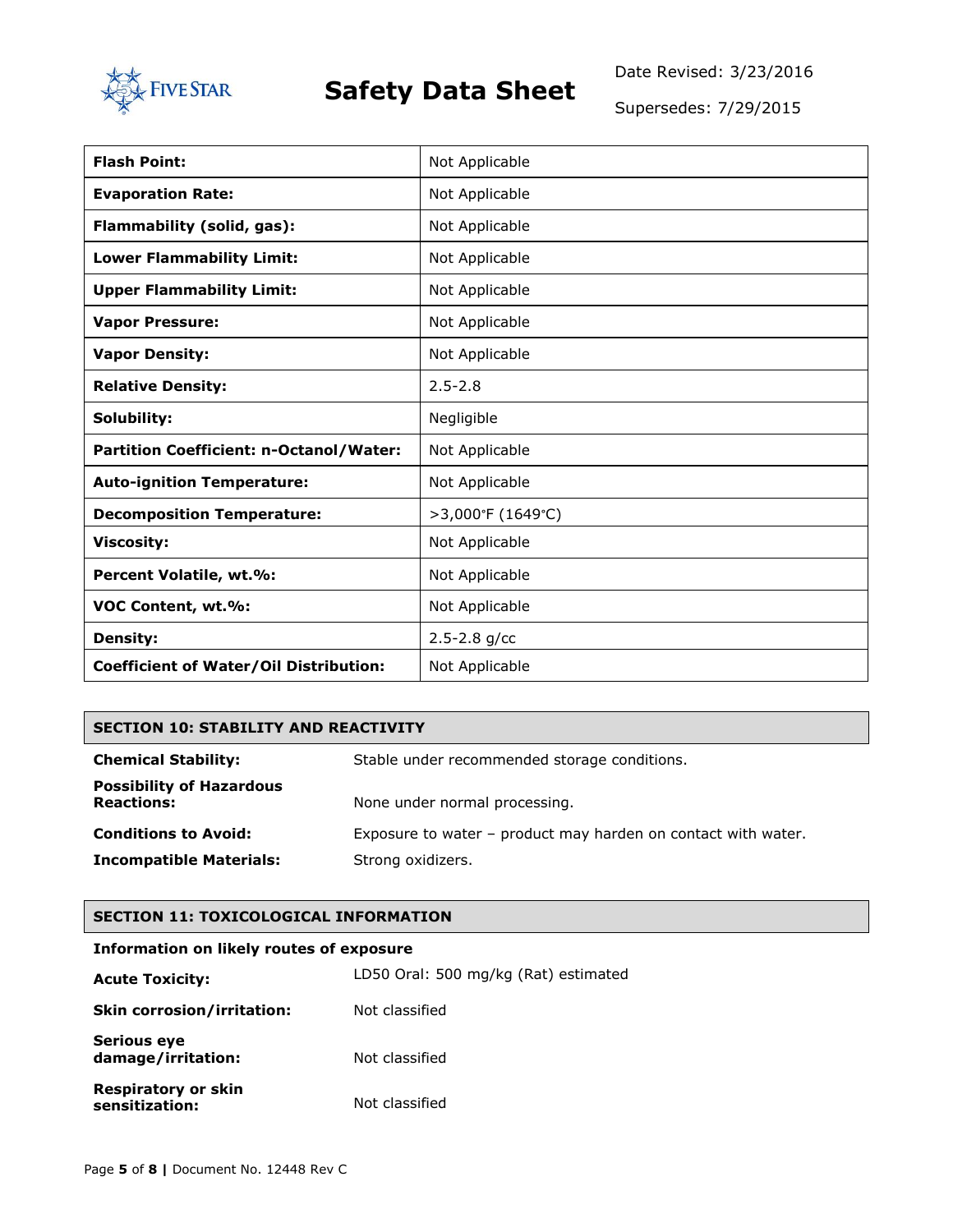

Date Revised: 3/23/2016

Supersedes: 7/29/2015

| Germ cell mutagenicity:                                | Not classified                                                                                                                                                                                              |  |  |  |
|--------------------------------------------------------|-------------------------------------------------------------------------------------------------------------------------------------------------------------------------------------------------------------|--|--|--|
| <b>Component information:</b>                          | Not classified                                                                                                                                                                                              |  |  |  |
| <b>Carcinogenicity:</b>                                | May cause cancer (inhalation of respirable fraction); not anticipated as<br>< 0.1% of product is respirable. If hardened material should be<br>ground or cut, then respiratory issues should be considered. |  |  |  |
| Chemical Name: Quartz                                  | ACGIH: A2 - Suspected Human Carcinogen                                                                                                                                                                      |  |  |  |
| IARC: Group 1 - Carcinogenic to humans OSHA: X-present |                                                                                                                                                                                                             |  |  |  |

Delayed and immediate effects and also chronic effects from short and long term exposure.

| <b>SECTION 12: ECOLOGICAL INFORMATION</b>           |                                                                      |  |  |  |
|-----------------------------------------------------|----------------------------------------------------------------------|--|--|--|
| <b>Toxicity</b>                                     |                                                                      |  |  |  |
| <b>Aquatic Toxicity:</b>                            | Not applicable                                                       |  |  |  |
| <b>Persistence and</b><br>Degradability:            | Not applicable                                                       |  |  |  |
| <b>Bio-accumulative Potential:</b>                  | Not applicable                                                       |  |  |  |
| <b>Mobility in Soil:</b>                            | No further relevant information available                            |  |  |  |
| <b>Ecotoxical Effects</b><br><b>Remark:</b>         | Not applicable                                                       |  |  |  |
| <b>Additional Ecological</b><br><b>Information:</b> | Not applicable                                                       |  |  |  |
| <b>General Notes:</b>                               | No ecological effects are known other than to occupy volume as fill. |  |  |  |
| <b>PBT Assessment:</b>                              | Not applicable                                                       |  |  |  |
| <b>vPvB Assessment:</b>                             | Not applicable                                                       |  |  |  |
| <b>Other Adverse Effects:</b>                       | No further relevant information known                                |  |  |  |

#### **SECTION 13: DISPOSAL CONSIDERATIONS**

#### **Waste Treatment Methods Recommendation:** This material as supplied is not a hazardous waste according to Federal regulations (40CFR261). This material could become a hazardous waste if it is mixed with or otherwise comes in contact with a hazardous waste, if chemical additions are made to this material, or if the material is processed or otherwise altered. **Uncleaned Packaging Recommendation:** Disposal must be made according to official regulations. Do not re-use empty containers.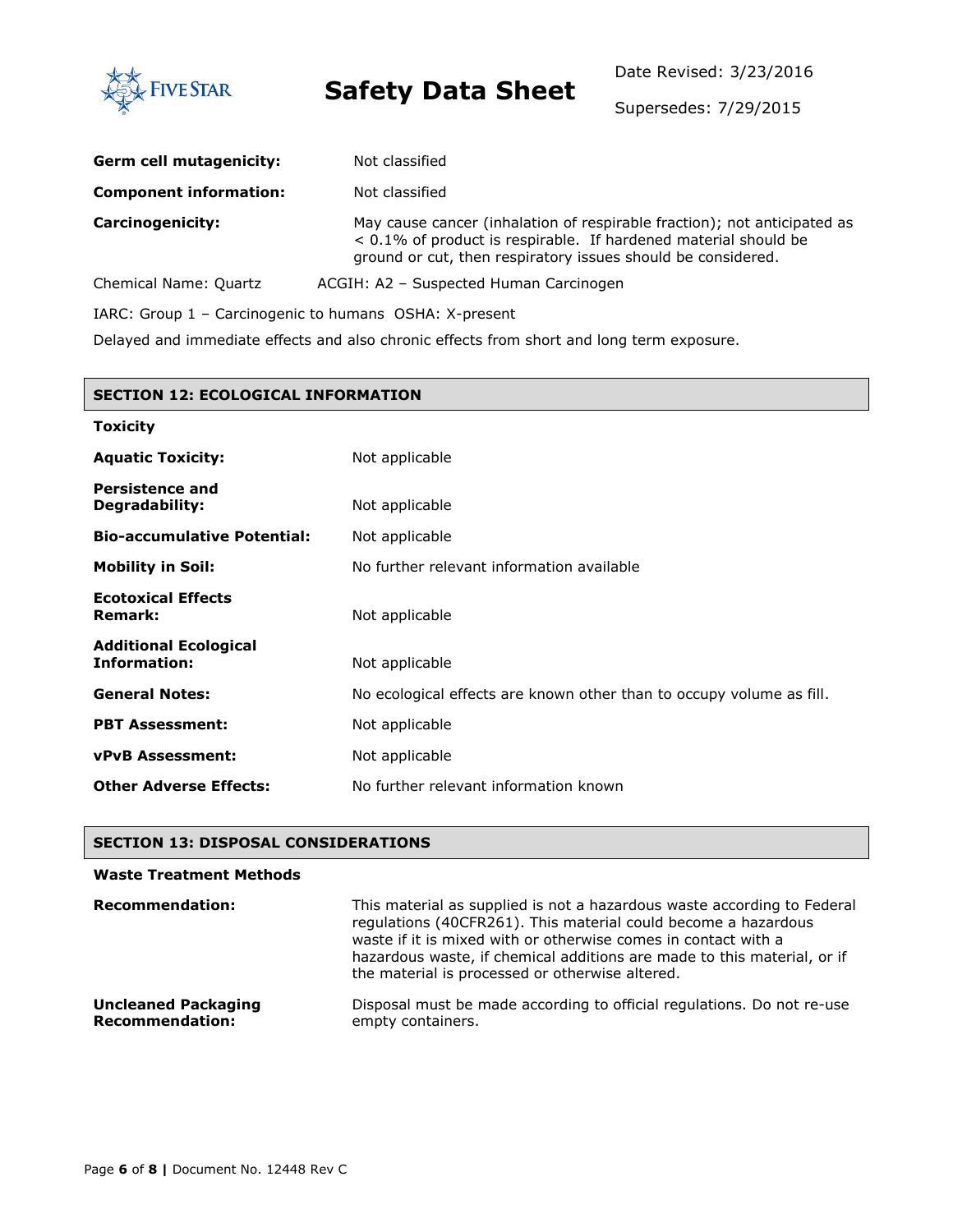

Date Revised: 3/23/2016

Supersedes: 7/29/2015

٦

| <b>SECTION 14: TRANSPORT INFORMATION</b>                                                        |                                                                              |  |  |
|-------------------------------------------------------------------------------------------------|------------------------------------------------------------------------------|--|--|
| <b>US DEPARTMENT of</b><br><b>TRANSPORTATION (DOT)</b><br><b>Proper Shipping Name:</b>          | Not regulated                                                                |  |  |
| <b>Class:</b>                                                                                   | N/A                                                                          |  |  |
| <b>UN#:</b>                                                                                     | N/A                                                                          |  |  |
| <b>Packing Group:</b>                                                                           | N/A                                                                          |  |  |
| Air Transport: ICAO-<br>IATA/DGR (Cargo) Proper<br><b>Shipping Name:</b>                        | Not regulated                                                                |  |  |
| Class:                                                                                          | N/A                                                                          |  |  |
| <b>UN#:</b>                                                                                     | N/A                                                                          |  |  |
| <b>Packing Group:</b>                                                                           | N/A                                                                          |  |  |
| Sea Transport: (IMDG-<br>Code/GGVSee):                                                          | Not regulated                                                                |  |  |
| Class:                                                                                          | N/A                                                                          |  |  |
| <b>UN #:</b>                                                                                    | N/A                                                                          |  |  |
| <b>Packing Group:</b>                                                                           | N/A                                                                          |  |  |
| <b>CANADA Transportation of</b><br><b>Dangerous Goods (TDG)</b><br><b>Proper Shipping Name:</b> | Not regulated                                                                |  |  |
| Class:                                                                                          | N/A                                                                          |  |  |
| <b>UN#:</b>                                                                                     | N/A                                                                          |  |  |
| <b>Packing Group:</b>                                                                           | N/A                                                                          |  |  |
| Other:                                                                                          | Transport in bulk according to Annex II of MARPOL 73/78 and the IBC<br>Code. |  |  |

#### **SECTION 15: REGULATORY INFORMATION**

| <b>CHEMICAL INVENTORIES</b>     |                                                                                                                                                                                                                                                 |
|---------------------------------|-------------------------------------------------------------------------------------------------------------------------------------------------------------------------------------------------------------------------------------------------|
| US (TSCA):                      | The components of this product are in compliance with the chemical<br>notification requirements of TSCA.                                                                                                                                        |
| <b>CANADA (DSL):</b>            | The components of this product are in compliance with the chemical<br>notification requirements of NSN Requlations under CEPA, 1999.                                                                                                            |
| <b>U.S. FEDERAL REGULATIONS</b> | Section 313 of Title III of the Superfund Amendments and<br>Reauthorization Act of 1986 (SARA). This product does not contain any<br>chemicals which are subject to the reporting requirements of the Act<br>and Title 40 of the CFR, Part 372. |